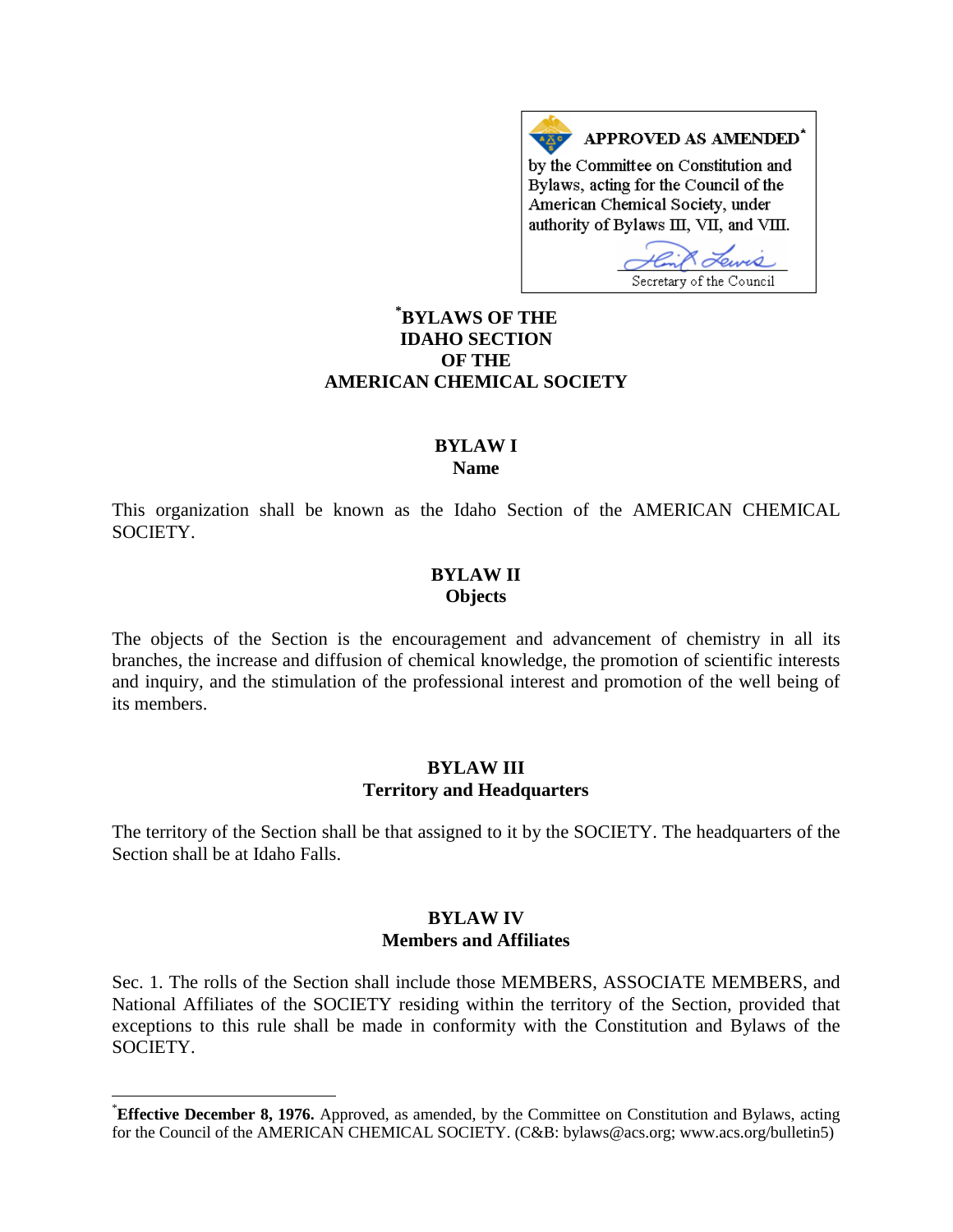Sec. 2. The Section may have Local Section Affiliates as authorized in the Constitution and Bylaws of the SOCIETY. The Section will welcome as an affiliate, anyone interested in the aims and objects of the SOCIETY.

Sec. 3. Members and affiliates shall have such rights and privileges as are accorded them by the Constitution and Bylaws of the SOCIETY.

## **BYLAW V Organization**

Sec. 1. The officers of the Section shall be a Chair, Chair-Elect, Secretary and Treasurer.

Sec. 2. The Section shall have Councilors and Alternate Councilors as provided in the Constitution and Bylaws of the SOCIETY.

Sec. 3. The Executive Committee shall consist of the officers of the Section, the immediate Past Chair, the Councilors, and Alternate Councilors.

Sec. 4. All officers, Councilors, Alternate Councilors and other persons elected by the members shall be chosen from the MEMBERS.

#### **BYLAW VI Manner of Election and Terms of Office**

Sec. 1. The Chair-Elect and the Treasurer shall each serve for one year. The Secretary shall serve for two years. Terms of office shall begin on January first. The Chair-Elect shall succeed to the office of Chair upon the completion of his term of office.

Sec. 2. Councilors and Alternate Councilors shall be elected for a term of three years beginning on January first.

Sec. 3. In the event of a vacancy in the office of Chair, the Chair-Elect shall assume the added duties of the Chair for the unexpired term. All other vacancies shall be filled by the Executive Committee by interim appointment for the period up to the next annual election, at which time the Section shall choose a member to fill out the unexpired term, if any. In the event the office of Chair-Elect is filled by such interim appointment, the Section shall elect both a Chair and Chair-Elect at its annual election.

Sec. 4. A nominating committee shall be appointed in July, and it shall nominate at least one candidate for each office, the list to be included in the notice of the September meeting of the Section. Additional nominations may be made at the September meeting, by petition of not less than ten per cent of the membership. Voting shall be by mail, and completed by October 15. A voter may write additional names on his ballot.

## **BYLAW VII Duties of Officers and Executive Committee**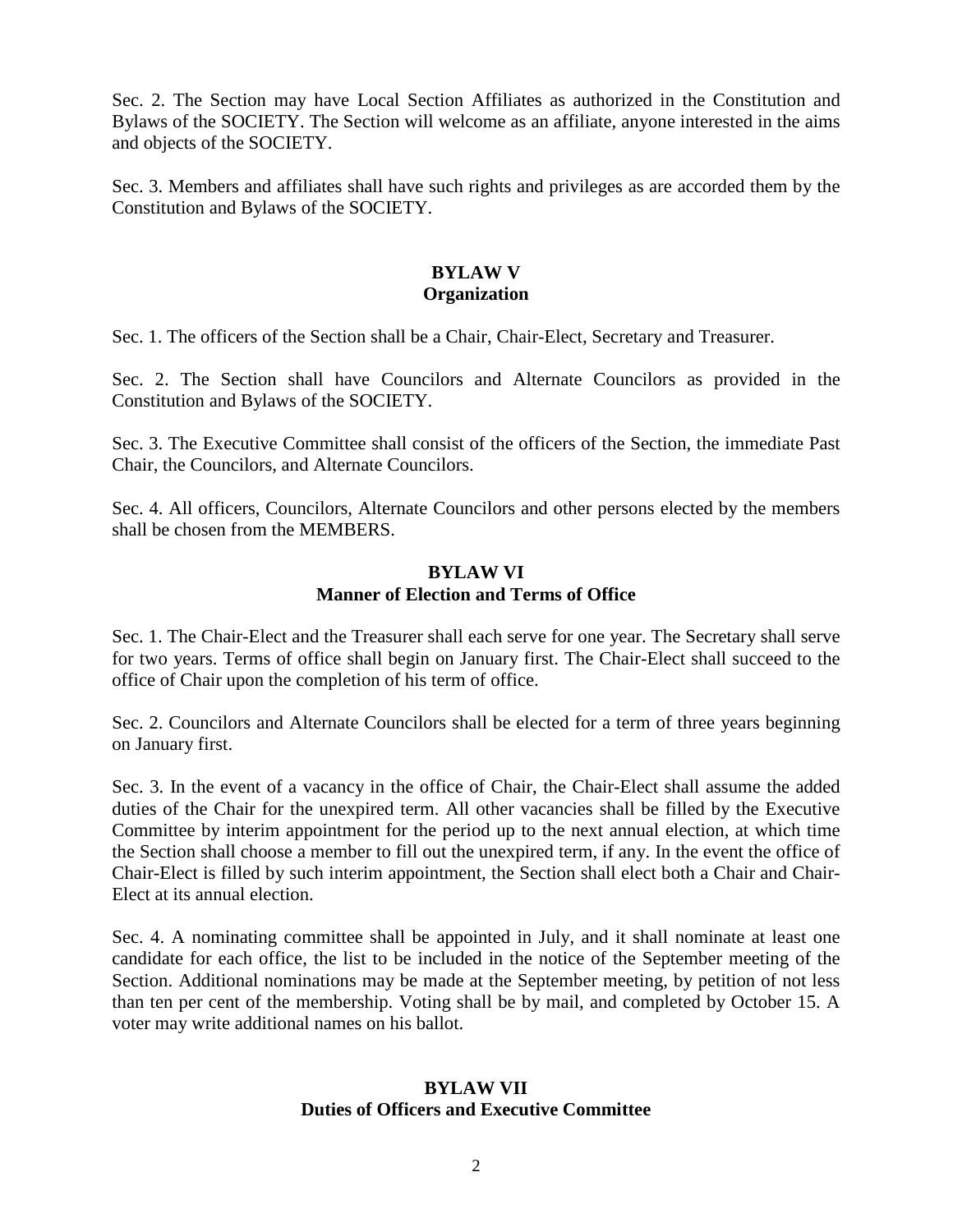Sec. 1. The duties of the officers shall be those customarily performed by such officers, together with those responsibilities prescribed by the Constitution and Bylaws of the SOCIETY, and by these bylaws, and such other duties as may be assigned from time to time by the Executive Committee.

Sec. 2. The Chair of the Section shall serve as Chair of the Executive Committee and shall appoint all committees authorized in these Bylaws or by the Executive Committee.

Sec. 3. The Executive Committee shall be the Governing body of the Section and, as such, shall have full power to conduct, manage, and direct the business and affairs of the Section in accordance with the Constitution and Bylaws of the SOCIETY, and these bylaws.

## **BYLAW VIII Committees**

There shall be the following standing committees:

- a. Membership
- b. Program
- c. Publicity

## **BYLAW IX Meetings**

Sec. 1. Section shall hold not less than four regular meetings each year, one to be held in September, at times and places designated by the Executive Committee.

Sec. 2. The Section may hold special meetings at the call of the Executive Committee, or at the request of ten members of the Section. The notices of special meetings shall state the exact nature of the business to be transacted, and no other business shall transpire at such meetings.

Sec. 3. Due notice of all meetings shall be sent to each member and National Affiliate of the Section. A quorum for all meetings of the Section shall consist of fifteen per cent of the members of the Section. In the absence of a quorum, all meetings shall adjourn to a date.

Sec. 4. At the regular meetings of the Section, the order of business shall be as follows:

- a. Reading of the minutes of the previous meeting.
- b. Reports of standing committees.
- c. Reports of special committees.
- d. Special Orders (having priority by two-thirds vote to suspend rules).
- e. Unfinished business and General Orders (the latter having simple priority by previous vote).
- f. New business.

The foregoing order of business may be suspended by a majority vote of the members present at a regular meeting. The rules of order in the conduct of Section meetings, not specifically provided in these bylaws, shall be Robert's "Rules of Order."